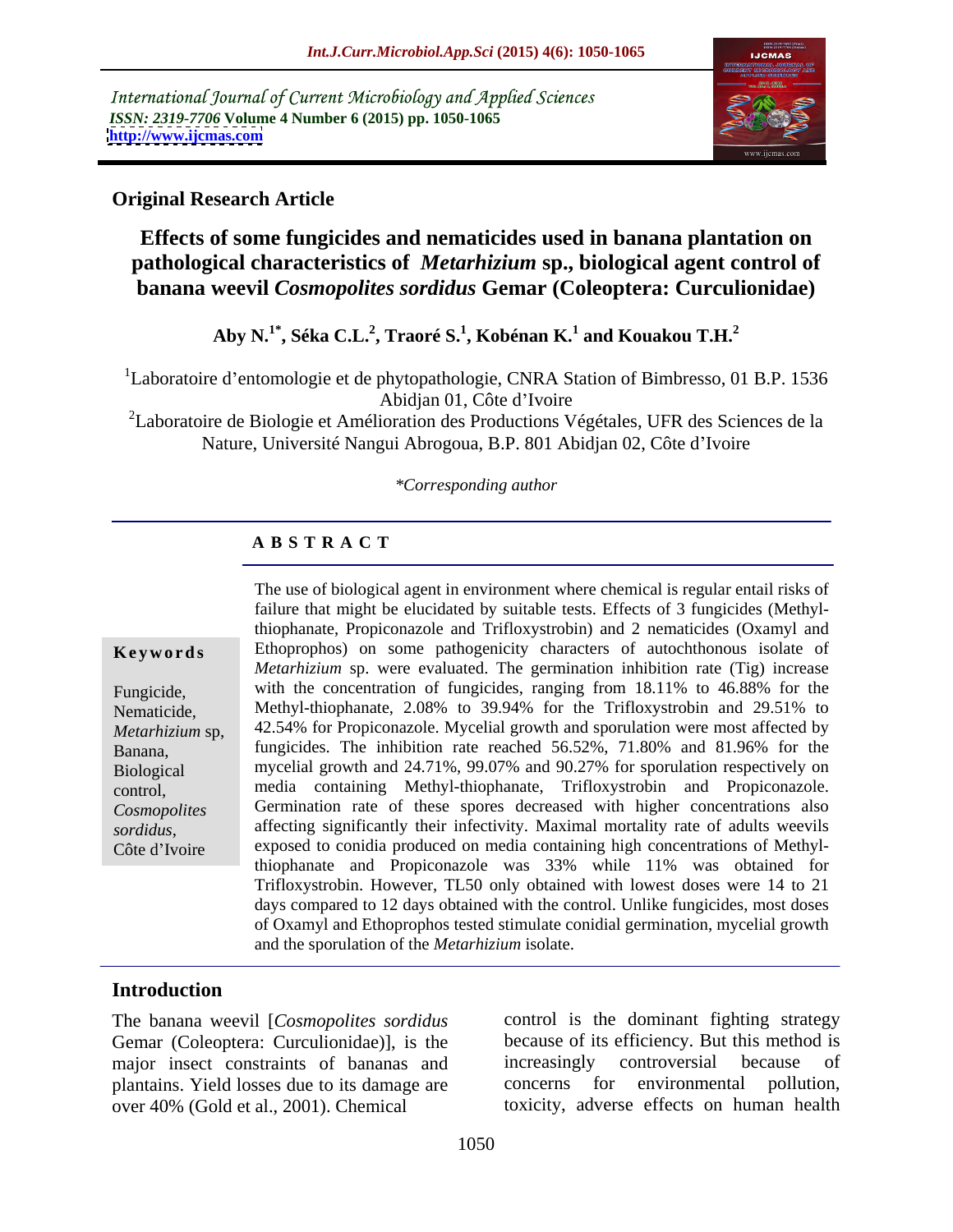and biodiversity and development of SAKJ plantation located in Ayamé, the insecticide resistance (Faurie et al., 2009). Southern region Comoé, 230 km from Alternative control measures such as the use Abidjan. The Insects were reared in of biological control has been proposed by CNRA's laboratory in plastic boxes 20 x 15 several authors (Schiffers, 2011). This biological control using antagonistic organisms such as *Beauveria* and *Metarhizium* fungi was performed successfully by Gold et al (2003). In Côte d'Ivoire, field survey using the application of Three fungicides and two nematicides were the fungus in traps and plywood plates showed a performance of autochtonous The concentrations  $1 \mu g/l$ ,  $0.1 \mu g/l$  and isolates of *Metarhizium* sp on adults weevil 5ppm were laboratory concentrations of causing a mortality rate reaching 100% (Aby Propiconazol, Methyl-thiophanate and et al., 2010; 2011; Aby 2013). Although most studies on biological control of *C.*  concentrations of these pesticides used in *sordidus* have been performed with strains within the both genera *Beauveria* and *Metarhizium*, few authors have been interested on their compatibility with Oxamyl and Ethoprophos were the chemicals used in the field as fertilizer or against others diseases and pests. Thus, this corresponding to those used in fields are 4 study aimed to determine in laboratory the  $\mu$ g/l. effect of some fungicides and nematicides on pathological characteristics of local isolate of *Metarhizium* sp. to help identify the conditions for an efficient Stock solutions were first prepared by implementation of this biological agent in dissolving the pesticide in sterile distilled banana plantations and propose an water. Then, 0.1 ml of methyl thiophanate, integrated strategy against the most harmful  $0.16$  ml of Propiconazole and

The biological agent used was distilled water. entomopathogenic fungus, a local isolate of *Metarhizium* sp (lab name: BME2) isolated on a mycosed weevil collected through prepared in Erlenmeyer flasks and pseudo sterm trap in the banana plantation of Batia, Tiassalé region of Agnéby Tiassa, 150 km north of Abidian. The mixture is

Adult of banana weevils used for tests were collected through disck on stump traps in southern region Comoé, 230 km from Abidjan. The Insects were reared in x 15 cm, and regularly fed with pieces of corm.

### **Pesticides**

used at different concentrations (Table I). Propiconazol, Methyl-thiophanate and Trifloxystrobin corresponding to fields against *Mycophaerella fijiensis*, the causal agent of black Sigatoka.

Oxamyl and Ethoprophos were the Laboratory concentrations  $\mu$ g/l.

## **Media preparing**

insect of banana *Cosmopolites sordidus.* Trifloxystrobin were separetely dissolved in **Material and Methods 1000** μg/l for each fungicide. For Oxamyl **Biological agent** and Ethoprophos 1.2 ml and 1.6 ml were 0.16 ml of Propiconazole and 40 ml of sterile distilled water to obtain respectively dissolved in 40 ml of sterile distilled water.

**Insect target into Petri dishes** PDA medium was used for fungus culture, prepared in Erlenmeyer flasks and autoclaved for 30 min at 121°C and 1 bar. Pesticides (Table I) are incorporated in the culture medium. The mixture is homogenized with a stirrer and then poured into Petri dishes Controls were PDA and agar media without pesticides.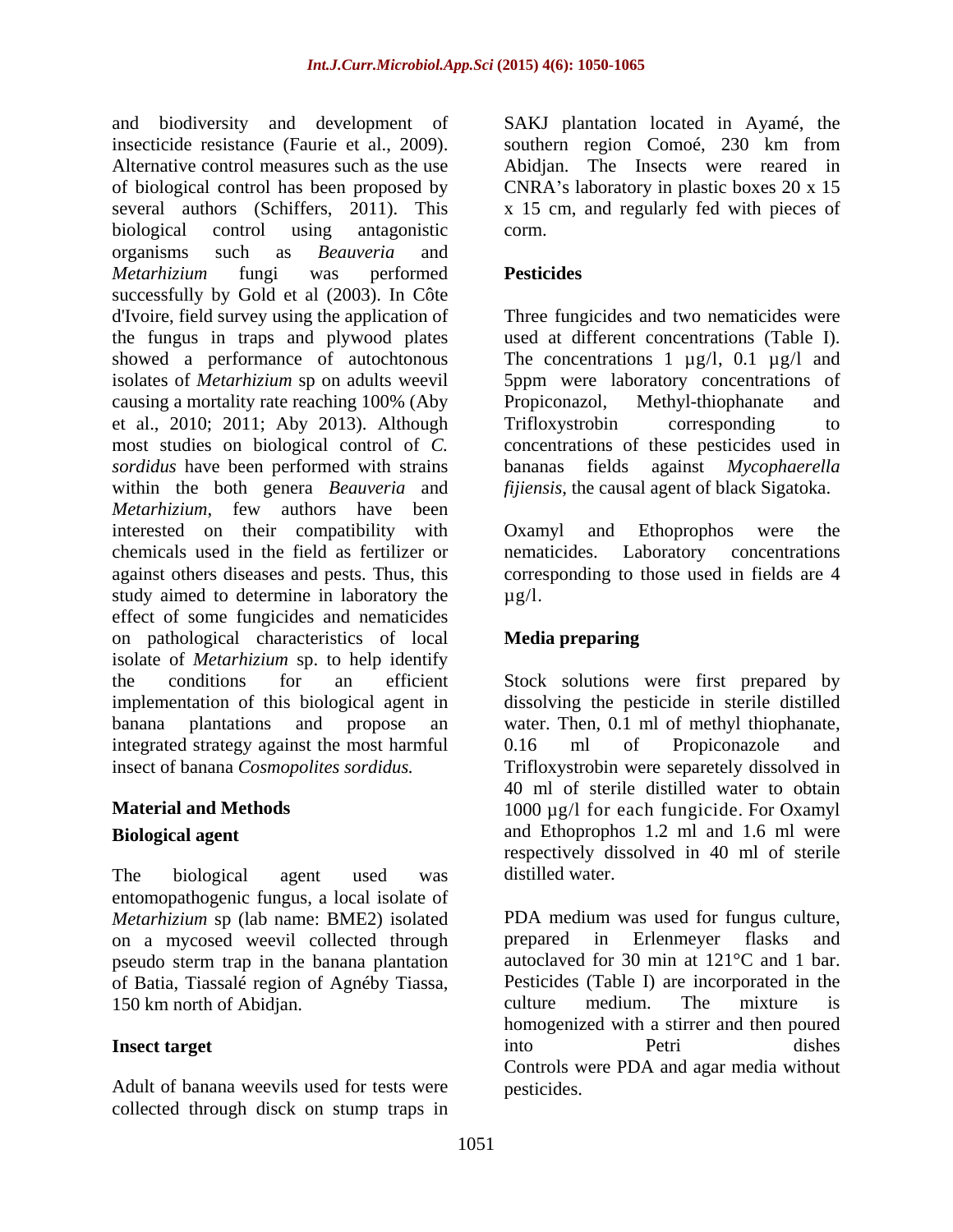#### **Effect of pesticides on conidia** percentage was obtained by the following **germination**

*Metarhizium* sp. isolate BME2 was grown on PDA medium for 21 days in darkness and freshly collected conidia were used for the experiment. Conidial suspensions were prepared by scraping conidia from Petri into sterile distilled water. The conidial suspensions were filtered through several layers of cheesecloth to remove mycelial **Effect of pesticides on mycelial growth** mats. Five drops of conidial suspensions (Cm) were spray on colonn of agar medium containing the pesticide. Three replicates The effects of the pesticides were were performed for the different studied on PDA medium. PDA medium concentrations of pesticide. The Petri dishes without pesticide was used as a control. For were placed in darkness for 48 hours at each concentration, a washer 5 mm diameter

than the half length of the conidium. All

formula:

$$
Tg = \frac{Germanated}{condia} \times 100
$$
  
Trig = 
$$
\frac{Tg \text{ of the control} - Tg \text{ of the}}{\text{treatment}} \times 100
$$

## **(Cm)**

room temperature. of fungus culture 15 days aged was placed at One hundred conidia were observed per medium and sealed with parafilm. Mycelial Petri dish. A conidium has germinated when sides growth was measured from the middle the length of the germinated tuber is greater of the washer every 2 days. Three replicates tests were performed twice. The Inhibition Petri dishes were placed in darkness at room of the Germination Rate (TIG) as a temperature (28  $\pm$  2°C) in an incubation studied on PDA medium. PDA medium each concentration, a washer 5 mm diameter the centre of the Petri dish containing the were conducted for each concentration. The room.

$$
Cm \quad \frac{\sum_{j=2}^{n} (m_j - m_{j-2})}{Replication} \quad m_j \text{ is colony diameter/day, } m_{j-2} \text{ is colony diameter day-2 and n is observation days}
$$

The inhibition rate of mycelial growth (TiCm) is expressed:

$$
Ticm = \frac{Cm \text{ of control} - Cm \text{ of treatment}}{Cm \text{ of control}} \times 100
$$

After 21 days culture duration for the isolate formed was scraped with a sterile spatula and stirred at 150 rot / min. for 30 min. in 100 ml of sterile distilled water. The  $\tau_{\text{isp}} =$ 

**Effect of pesticides on sporulation** solution obtained was filtered through a twoon PDA medium with a pesticide, the colony Hemocytometer. The sporulation inhibition layered cheese cloth. The spores concentration was determined using a (TISP) was expressed:

> $Tisp =$   $\frac{1}{100}$ Sporulation of control –Sporulation of  $\begin{bmatrix} x & 100 \end{bmatrix}$ treatment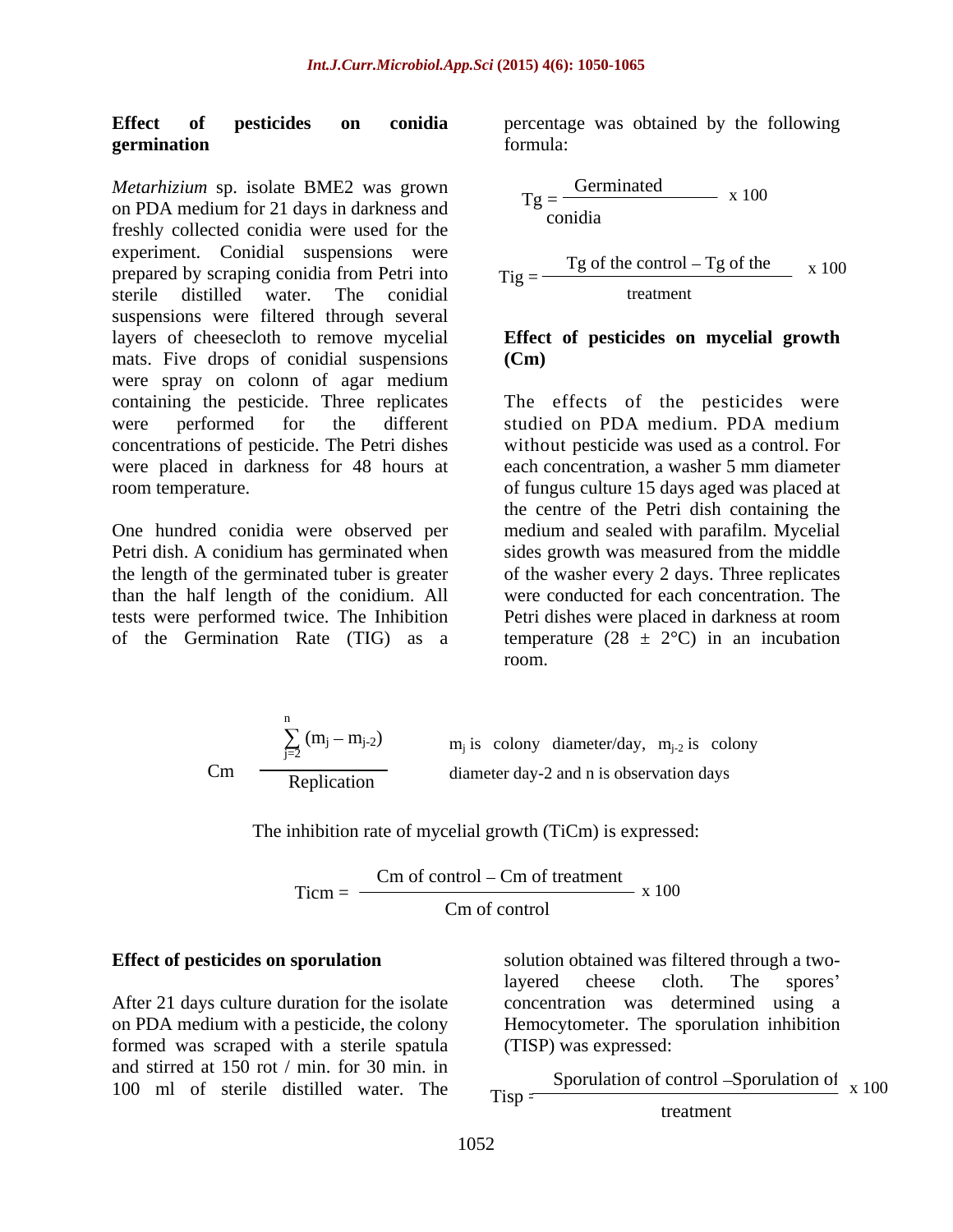## **media containing fungicides**

After 21 days culture on PDA containing the The Tig was inversely proportional with the pesticide, the rates of the germinated spores produced were determined as described

## **media containing fungicides** 0.001<0.05) than those of lower

The pathogenicity of conidia produced on media containing fungicideswas evaluated **Effect of Trifloxystrobin on conidial** by inoculation of adults weevils. For each **germination** treatment, five weevils were immersed for 30s in conidia suspension containing 2 drop The Tig due to Trifloxystrobin was inversely of Tween 80. The weevils are then placed in proportional with doses of the fungicide. plastic containers (12 x 8 x 7 cm) and fed Approximately 1 µg/l of trifloxystrobin with pieces of pseudo stem. Mortality was caused the highest Tig 39.94% which was monitored on daily basis during 33 days and significantly different  $(F = 7.852; P = 0.001$ dead weevils were progressively removed. <0.05) from those induced by lower Only mycosed weevils were considered to concentration. determine the pathogenic factors LT50 and Maximal Mortality rate. Three replicates It was following by doses 0.1 µg/l and 0.5 were performed for each concentration of µg/l causing respectively 17.53% et 21.88% pesticides. and finally doses 0.01 µg/l and 0.03 µg/l

Inhibition rates calculated for each **Effect of propiconazole on conidial** parameters studied were analysed using one ways analysis of variance (ANOVA) in STAT XL version 7.5.3 software. The compare means and classifies averages the trend curves presented by the mortality

### **Results and Discussion**

## **Effect of fungicides on conidial**

On the medium without fungicide (the control), the conidial germination rate was 77.59 %.

#### **Germination of conidia produced on Effect of Methyl-thiophanate on conidial germination**

concentration of the fungicide.

above. Thus the dose 3  $\mu$ g/l and 5  $\mu$ g/l respectively **Pathogenicity of conidia produced on** were significantly higher (F = 8.88; P = induced the Tig of 43.93 and of 46.88% and  $0.001<0.05$ ) than those of lower concentrations 1  $\mu$ g/l and 0.5  $\mu$ g/l (Table II).

## **germination**

concentration.

**Statistical analysis** 2.08% and 7.75% respectively (Table II). which induced the lowest inhibitions rate

# **germination**

Duncan test at 5% threshold was used to propiconazole was induced by high groups. The LT50 were determined through  $\qquad$  no significant difference (F = 0.940; P = rate registered with time after inoculation. inhibition rate induced by different The highest average inhibition rate with propiconazole was induced by high concentrations of the fungicide. However, 0.426> 0.05) were observed between the concentrations of the fungicide (Table II).

### **Effect of fungicides on mycelial growth**

**germination** On the control medium, mycelial growth averaged 2.15 mm /day.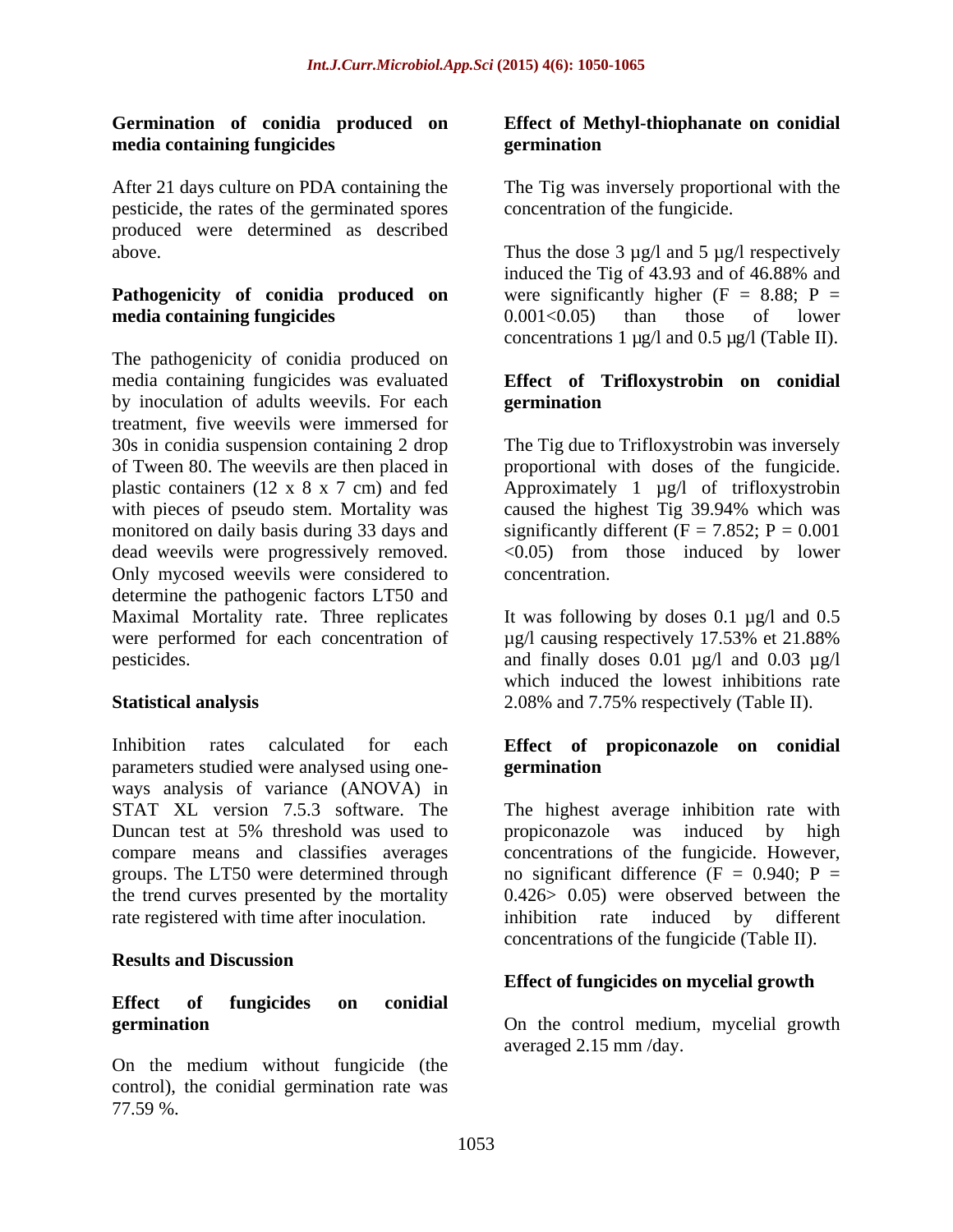## **Effect of Methyl-thiophanate on mycelial**

Inhibition of mycelial growth rate increased fungicide in the medium. Analysis of compared to those induced by variance was separated by concentrations in Trifloxystrobin and propiconazole. The dose of 5 µg/l caused a relatively high inhibition reaching 56.52 %. It was followed with the lowest inhibition rate 17.87 and (Table IV) 13.76% respectively, but statistically similar (Table III). **Effect of Trifloxystrobin on sporulation**

The inhibition rate of mycelial growth due rate 89.30%, 98.93% and 99.07% to Trifloxystrobine varied with the respectively and significantly different  $(F =$ concentration. Significant differences  $66.89 \text{ P} < 0.0001 < 0.05$  with those due to highlighted 3 groups ( $F = 145.76$ ;  $P < 0.0001$ <0.05). The first group consisting of doses of 0.5 and 1 µg/l resulting in the highest inhibition rate 69.35 and 71.80% respectively. Concentration of 0.1 µg/l Inhibition rates caused by the highest doses induced an intermediate inhibition rate  $(0.1 \text{ µg/l} \text{ and } 0.03 \text{ µg/l})$  were 90.27% and 39.42%. and doses of 0.01 µg/l and 0.03 84.26 % respectively and statistically µg/l resulted inhibition rates 6.83 and 13.04% respectively (Table III). This inhibition rate due to the lower

## **Effect of propiconazole on mycelial**

The highest concentration 0.1 µg/l induced 68.11% and 23.55 % induced by 0.03 µg/l and 0.01 µg/l respectively (Table III). **Germination of conidia produced on**

### **Effect of fungicides on sporulation**

control medium was  $44.8.10^5$  conidia /ml. germination rate  $49.7\%$  showed significant

#### **growth Effect of Methyl-thiophanate on sporulation**

proportionally with the concentrations of the fungicide doses were relatively low  $( \Box 50\%)$ variance was separated by concentrations in Trifloxystrobin and propiconazole. The three different groups  $(F = 65.73 \text{ P} < 0.0001$  highest concentration 5µl caused the highest <0.05). The first group consisting of the inhibition rate 48.57% significantly different by 3 µg/l dose causing 43.47% inhibition. 20.21% respectively; 22.25% and 24.71% The last group includes 1  $\mu$ g/l and 0.5  $\mu$ g/l inhibition rate looking statistically similar Inhibition rates of the sporulation caused by compared to those induced by  $(F = 5.67 \text{ P} = 0.04 \le 0.05)$  from the lower doses  $0.5 \mu g/l$ ; 1 $\mu l$  and 3 $\mu l$  which induced (Table IV)

**Effect of Trifloxystrobin on mycelial** The sporulation of the fungus was almost **growth** completely inhibited by the three doses 0.1  $\mu$ g/l, 0.5  $\mu$ g/l and 1  $\mu$ g/l causing inhibition rate 89.30%, 98.93% and 99.07% 0.01 µg/l and 0.03 µg/l (Table IV)

### **Effect of propiconazole on sporulation**

(0.1 µg/l and 0.03 µg/l) were 90.27% and different (F =  $4.07$ ; P =  $0.03$  < 0.05) from the inhibition rate due to the lower concentration 0.01 µg/l (Table IV).

### **growth Germination of conidia produced on media containing fungicides**

the highest inhibition rate reaching 81.96%, The conidial germination rate of the control significantly (F = 186.626; P <0.0001 was 82.75% higher than those of conidia <0.05) higher than the inhibition rates produced on media containing fungicides.

## **medium containing Methyl-thiophanate**

The concentration of conidia obtained on the 5 µg/l of the fungicide had the lowest Conidia produced on the medium containing germination rate 49.7% showed significant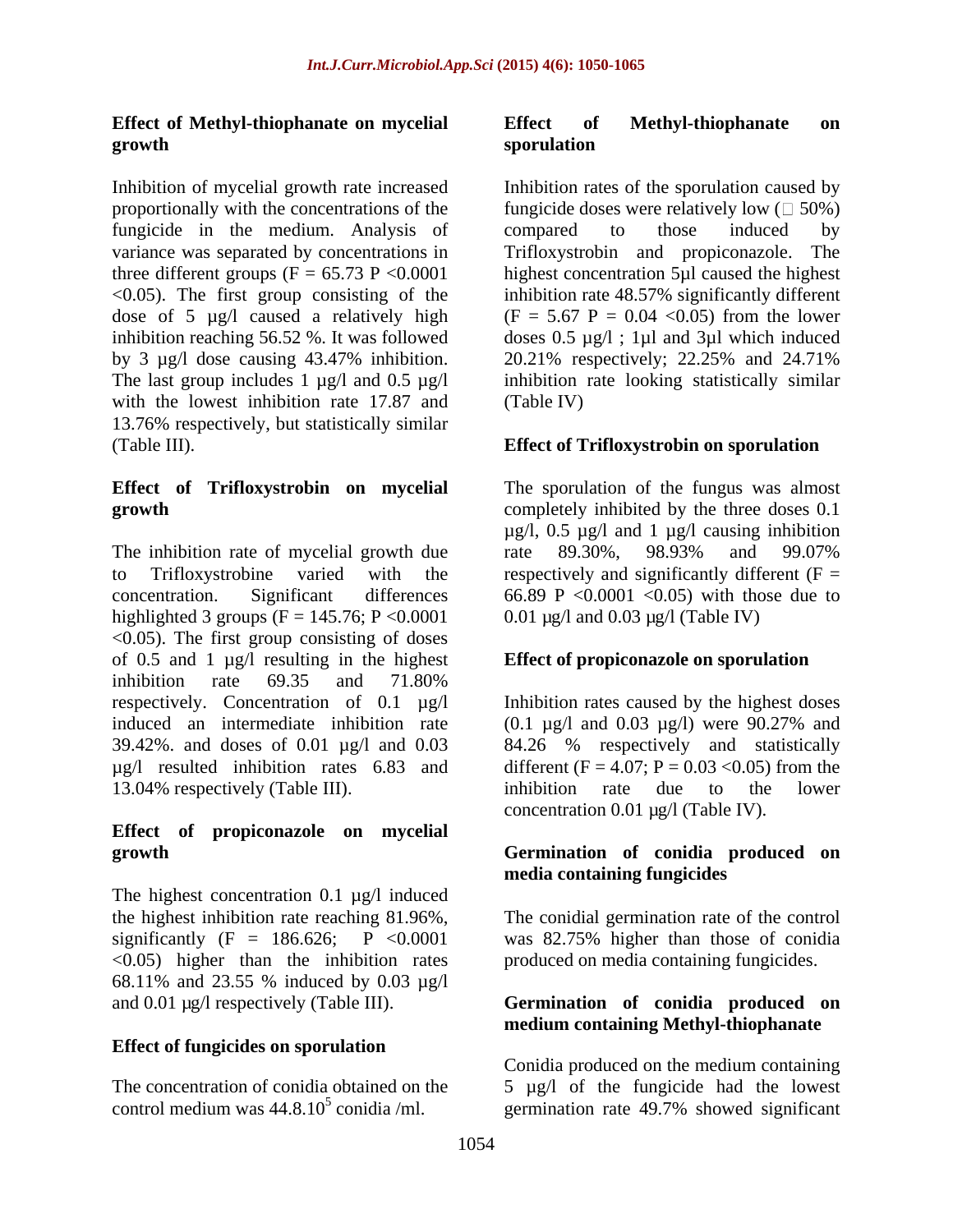difference (F = 11.33; P = 0.0001 < 0.05) with those of conidia produced on media containing lower doses 0.5.

1 and 3 µg/l which were 66.98%, 66.53% medium containing Methyl-thiophanate and 61.81%, respectively (Table V). The germination inhibition rates explained by these lower concentrations did not differ

## **Germination of conidia produced on**

From 0.5 µg/l of Trifloxystrobin in the culture medium, the germination rate of conidia produced becomes less than 50%. And these levels induced by high doses were statistically lower (F = 16.832; P < 0.0001 <0.05) than those of conidia produced on media containing the lowest concentrations (0.01  $\mu$ g/l; 0.03  $\mu$ g/l and 0.1  $\mu$ g/l) of the

The lowest concentration 0.01  $\mu$ g/l induces days) conidial germination rate of 78.40% and c). conidial germination rate of 78.40% statistically equal to that of untreating conidia (Table V). **Infectivity of conidia produced on**

## **Germination of conidia produced on**

The highest germination rate was obtained with the conidia produced on the media<br>containing the smaller concentrations of the gave 75, 50, 33 and 33% of maximal containing the smaller concentrations of the fungicide. The conidia produced on medium significantly lower ( $F = 21.894$ ; P < 0.0001  $\leq$ 0.05) than germination rate of the conidia from the control medium. **Infectivity of conidia produced on**

Conidia produced on media containing the highest concentrations 0.03  $\mu$ g/l and 0.1  $\mu$ g/l recorded the lowest germination rates reaching 50.59% and 43.25% respectively parameters of the fungus. (Table V).

**Infectivity of conidia produced on media containing the fungicides**

### **Infectivity of conidia produced on medium containing Methyl-thiophanate**

significantly. Methyl-thiophanate were all lower than **medim containing Trifloxystrobin** concentration in the medium. Thus, 75,<br>67%, 50, 33% and 33% of mortality rates fungicide. were 14 days and 21 days longer Mortality rates of banana weevils' adult due to conidia produced on media containing those due to the control conidia. These mortality rates decrease with increasing concentration in the medium. Thus, 75, 67%, 50, 33% and 33% of mortality rates were obtained from 0 ppm (control), 0.5  $\mu$ g/l, 1  $\mu$ g/l, 3  $\mu$ g/l, and 5  $\mu$ g/l respectively (Figure 1). TL50 were also not achieved (maximum mortality rate  $\Box$  50%) on conidia produced on media containing high concentration 3 and 5 µg/l, and those of conidia produced on media containing lower concentrations  $0.5 \mu g/l$  and  $1 \mu g/l$  which respectively and are well above TL50 (12 days) due to untreated conidia (Figure 1 b and c).

## **medium containing Propiconazole**

**medium containing Propiconazol** Mortality rates induced by the conidia from containing 0.01 μg/l was 69.19% allowed having a LT50 10 day which was media containing Propiconazole are also decreasing with increasing concentrations. The concentrations  $0, 0.01, 0.03$  and  $0.1 \text{ µg}/l$ gave 75, 50, 33 and 33% of maximal mortality (Figure 1). Only the lowest rate allowed having a LT50 10 day which was lower than the control.

## **medium containing Trifloxystrobin**

The dose of Trifloxystrobin in the culture medium had influenced the pathogenic parameters of the fungus.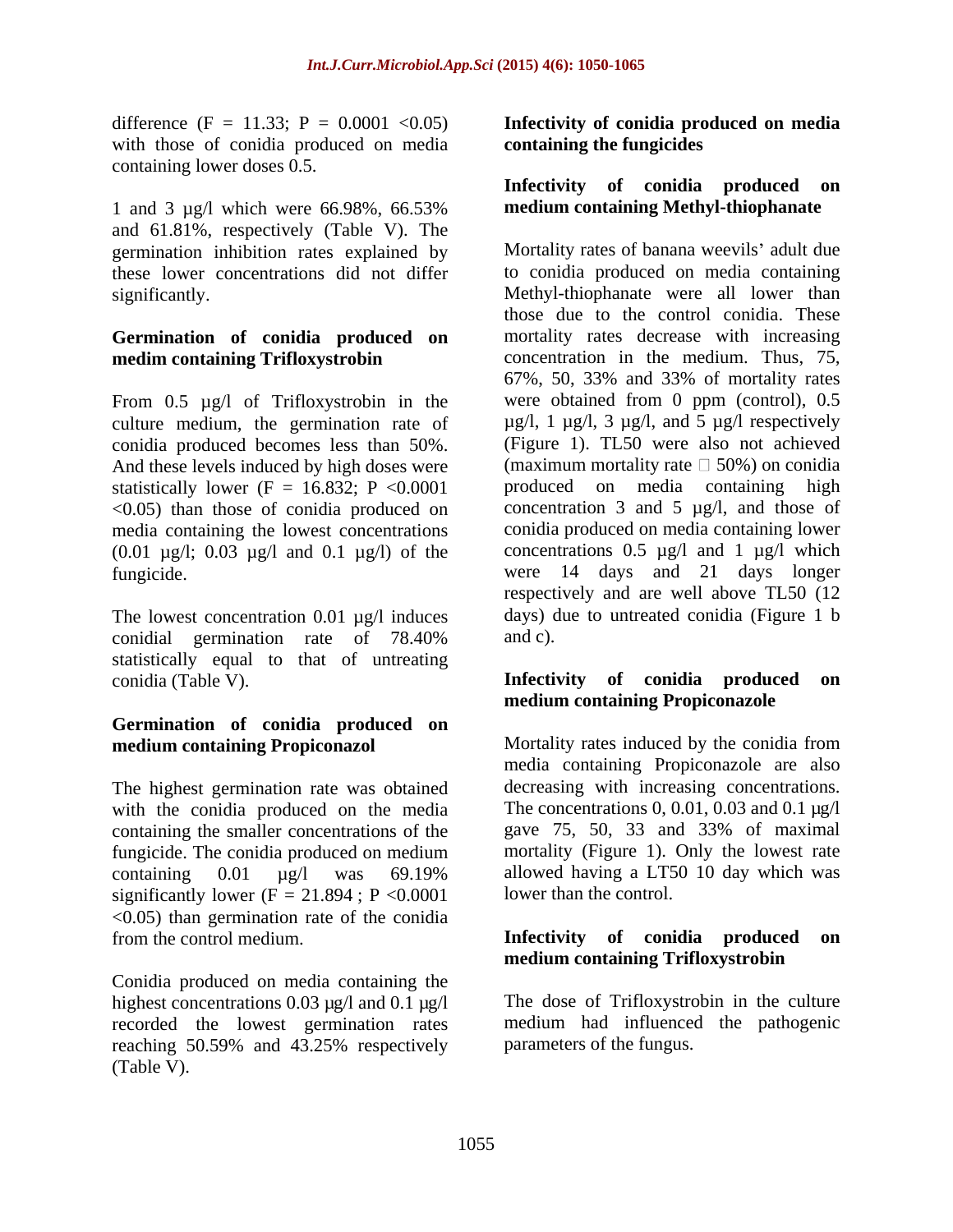Mortality rates decreased from the control to the highest concentrations 75 (control), 67 0.03 and 0.1 µg/l, but still greater than the

## **germination**

Conidial germination rate of the fungus on Similarly, the impact of Ethoprophos on the control medium was 77.59%. The mycelial growth was inhibited in the culture concentrations 3, 5  $\mu$ g/l, 10  $\mu$ g/l and 15  $\mu$ g/l media amended with the highest caused inhibition rate reaching -19.79%, - concentration 15 µg/l. But the stimulation 16.97%, -14.42% and -11.16%, respectively effects were induced by low doses3, 5 and (Table VI). Negative values of these 10 µg/l. Indeed, two significant different inhibition rates indicate a stimulation of groups  $(F = 19.70; P < 0.0001)$  were conidial germination due the nematicide. The stimulation was higher on media concentration 15 ppm with 20% inhibition containing the lower concentration of the rate and second group was composed by 3 containing the lower concentration of the rate and second group was composed by 3 nematicide although there was no significant  $\mu$ g/l, 5  $\mu$ g/l and 10  $\mu$ g/l which caused difference  $(F = 0.64; P = 0.604 > 0.05)$ .

### **Effect of Ethroprophos on conidial germination**

Concerning Ethroprophos**,** inhibition rates caused by doses  $3 \mu g/l$ ,  $5 \mu g/l$ ,  $10 \mu g/l$  and 15 µg/l were -20.50%, -13.84%, -13.54% and -13.49%, respectively (Table VI). Negative values indicate a stimulation of the The incidence of oxamyl on sporulation conidial germination by the nematicide.As varied with concentration of nematicide in shown by the use of Oxamyl, the stimulation the medium. was higher on the media amended with smaller quantities of the nematicide Inhibitions of the sporulation have been

### **Effect of nematicides on mycelial growth**

On the control medium, mycelial growth was 2.02 mm /days.

### **Effect of Oxamyl on mycelial growth**

 $(0.03 \text{ µg/l})$ , 50  $(0.1 \text{ µg/l})$ , 50  $(0.5 \text{ µg/l})$  and The high concentration 15  $\text{µg/l}$  exhibited 11% (1 µg/l). The TL50 14 days and 21 inhibition rate on mycelial growth reaching days were obtained with the lowest doses, 33.92% and makes significant difference (F control's  $(12 \text{ days})$  (Figure 2). effect due to the lowest doses  $-6.34\%$ ,  $-$ **Effect of nematicide on conidial** µg/l, 5 µg/l and 10 µg/l respectively (Table  $= 20.39$ ; P <0.0001 <0.05) with stimulating 2.98% and -0.44% induced by the doses of 3 VII).

### **Effect of Oxamyl on conidial germination Effect of Ethoprophos on mycelial growth**

media amended with the highest observed. The first group was formed by the concentration 15 ppm with 20% inhibition stimulation effects (Table VII).

### **Effect of the nematicides on sporulation**

On the control medium, the number of conidia was  $37$ ,  $2.10<sup>5</sup>$  spores /ml. spores /ml.

## **Effect of Oxamyl on sporulation**

the medium.

although significant differences in the caused by the doses 10 µg/l and 15 µg/l inhibition rates were observed between all resulting in 58.39% and 11.25% respectively the concentrations effects  $(F = 0.249; P =$  (Table VIII) while stimulating effects 0.859> 0.05). (negative values of the inhibition rate) were significantly (F = 23.884 P < 0.0001 < 0.05) induced by the lower concentrations  $3 \mu g/l$ (-56.8%) and 5 µg/l (-18.6%).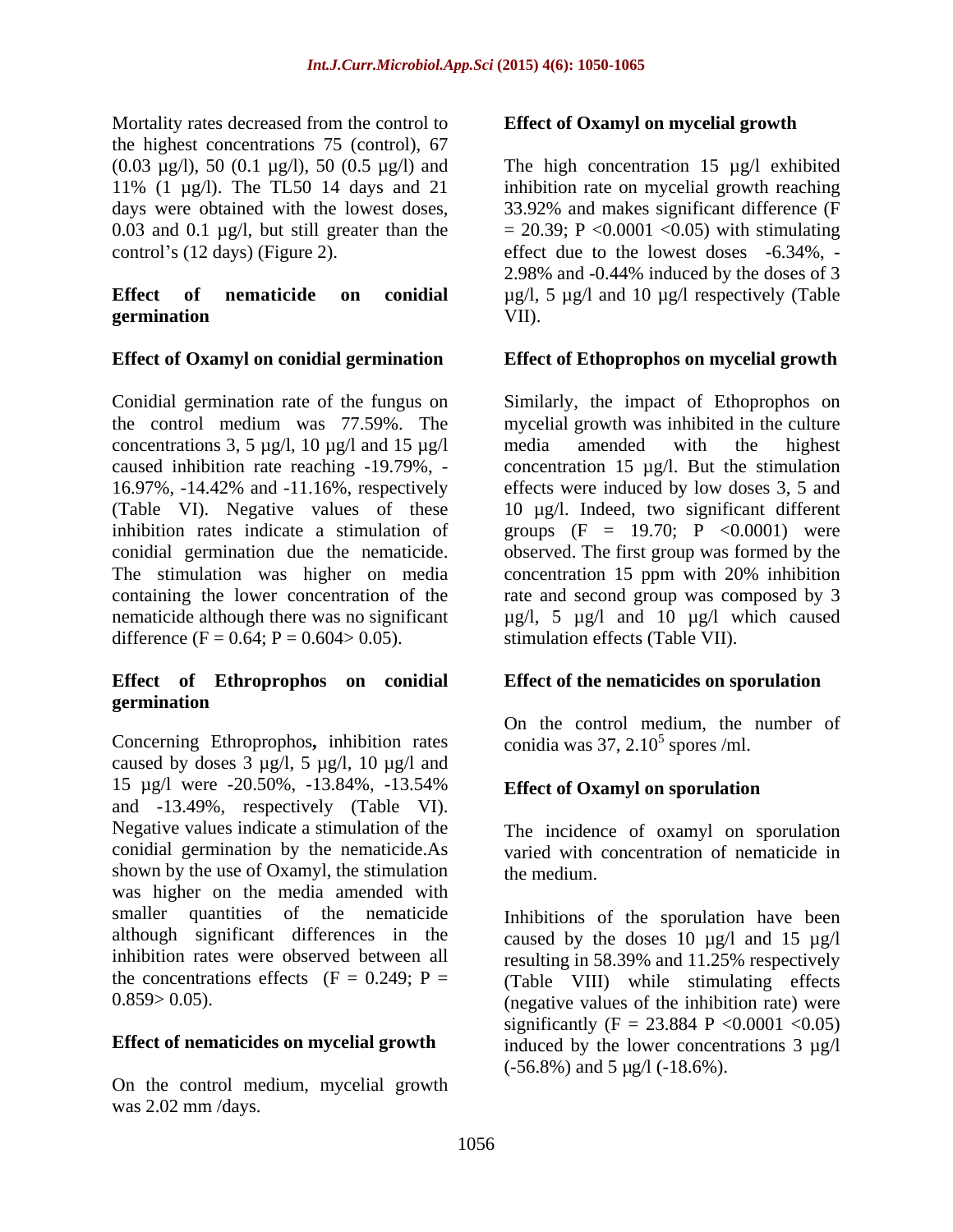15 µg/l inhibited sporulation of the fungus

Three groups were significantly  $(F = 28.822;$  1978). P  $\leq 0.0001 \leq 0.05$  distinguished. The first  $3<sup>rd</sup>$  group was 5 µg/l producing a stimulation

This study aims to evaluate the ability of Fusarium oxysporum, Saccharomyces *Metarhizium* sp. to germinate, grow, sporulate and infect the banana weevil *Cosmopolites sordidus*, in an environment where fungicides and nematicides are applied frequently to protect banana.

Conidial germination of *Metarhizium* sp (2011 and 2012) on the germination of BME2 isolate used in this study is inhibited *Mycosphaerella fijiensis*. The analogues of by the three different fungicides Methyl-strobilurin have also strongly inhibited the thiophanate (Benzimidazole), conidial germination of various fungi (Stierl Trifloxystrobin (Strobilurin) and et al., 2002) including *Alternaria alternata* propiconazole (Triazole) tested at various concentrations as the case of most fungicides *Phomopsis amaranthicola*, The tests with propiconazole gave inhibition<br>bioherbicide against *Amaranthus spp* (Wyss rate of conidial germination ranging from et al., 2004). Following the work of Grant et al (1990) which showed the temporal to those obtained with benzimidazole and complete inhibition of conidial germination of *Colletotrichum gloeosporioides*, a bioherbicidal used against *Malva pusilla,* by The results, compared to the classification the majority of the tested fungicides. by Wiss et al (2004), indicate an However, the inhibition rates obtained in the incompatibility between the fungicides case study were relatively low, below 50% **Effect of Ethoprophes on sportulation** as the similation are assign from 18.11%.<br>The constantineor of Eulopoptics tested a setting the mediation of the interaction<br>of the interaction of the interaction of the interaction

**Effect of Ethoprophos on sporulation** And the inhibition rate ranging from 18.11% The concentrations of Ethoprophos tested action of methyl-thiophante, which is exhibited different effects on the heterocyclic Carbamate nitrogen belonging sporulation. The highest doses 10 µg/l and to the subfamily of benzimidazole. The whereas the lower doses, 3 µg/l and 5 µg/l affecting cell divisions (Couteux and boosted the sporulation (Table VIII). Lejeune, 2005), thus the formation and to 46.88% would seem to be contrary to the benzimidazole is an anti-mitotic microtubule growth of the germ tube (Davidse et al., 1978).

was the highest concentrations creating Kobenan et al (2011; 2012) have shown that inhibition 63.22% and 63.95%, *Mycosphaerella fijiensis* causing black respectivelly, the  $2^{th}$  was 3 µg/l resulting in Sigatoka disease, is very sensitive to a little stimulating effect (-2.92%) and the Methyl-thiophanante at 5 µg/l. But our  $3<sup>rd</sup>$  group was 5 µg/l producing a stimulation results are consistent with those of Atrassi et effect reaching 78.69% (Table VIII). al (2007) who reported a weak inhibition of *Mycosphaerella fijiensis* causing black conidia germination in several fungi such as *Fusarium oxysporum*, *Saccharomyces cerevisiae*, *Rhizopus stolonifer* and *Alternaria alternata* under the action of benomyl and thiabendazole (benzimidazoles).

**Effect of the fungicides on conidial** Trifloxystrobin (Strobilurin) were the lowest **germination** ranging from 2 to 39.94% and contrasting Inhibitions of conidial germination due to with the results obtained by Kobenan et al (Moshe, 2005).

> The tests with propiconazole gave inhibition rate of conidial germination ranging from 29.51 to 42.54%, lower than 50% compared strobilurin tested by Aby (2013).

by Wiss et al (2004), indicate an tested and the fungus *Metarhizium* sp. BME2 isolate used.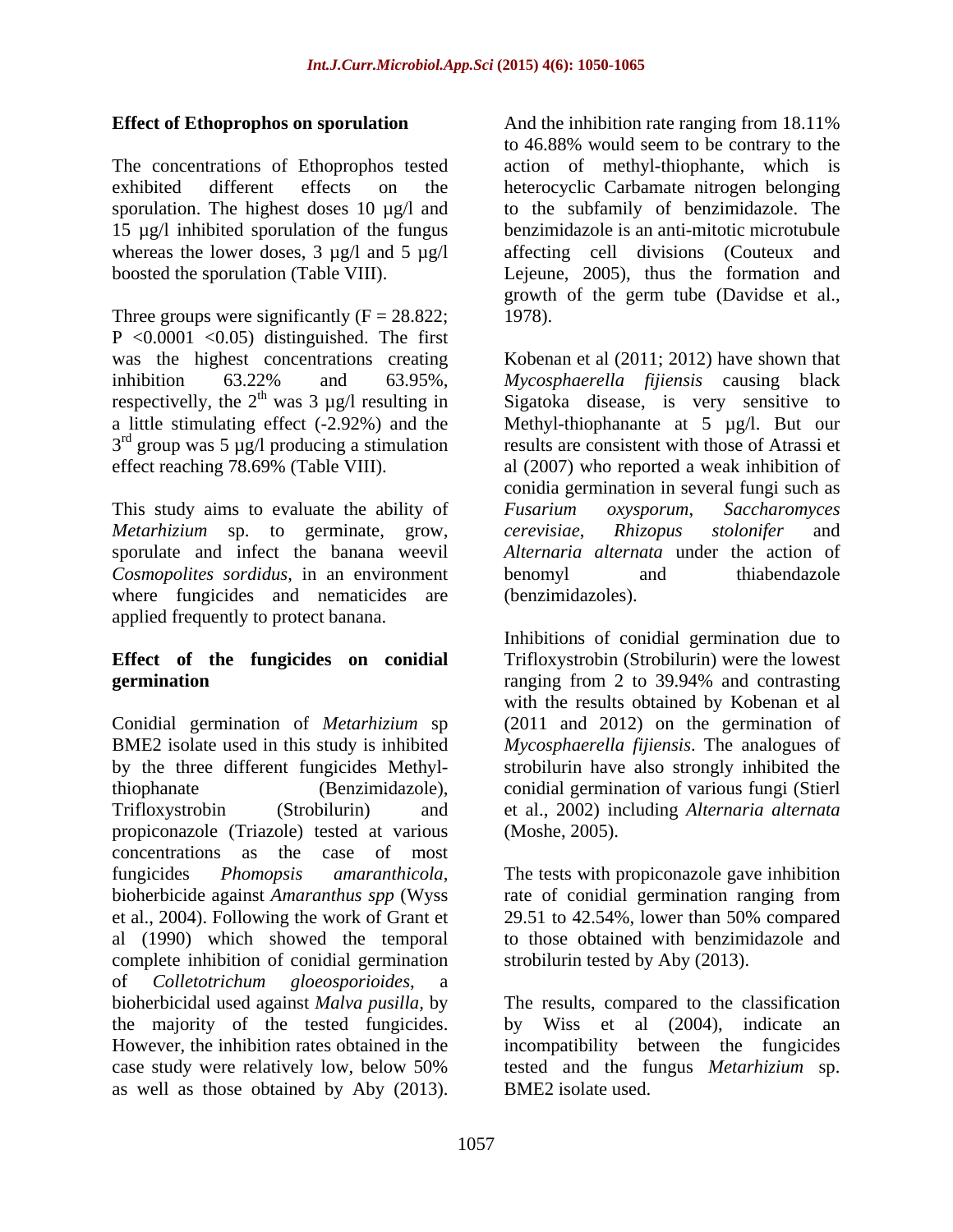### Effect of fungicides on mycelial growth. concentration of propiconazole and

Mycelial growth was more affected than the laboratory concentrations corresponding to Aby (2013). Especially the inhibition rate induced by trifloxystrobin and sporulation of *Metarhizium* sp. The inhibitor of mitochondrial complex III of the for 'germ tube elongation and the mycelium sterol biosynthesis (IBS) that prevents the wall (Koller and Scheinpflug, 1987). This 2005). strobilurin and triazole tested were hardly compatible to mycelial growth in the scale **Germination and infectivity of conidia** classification done by Wiss et al (2004). **produced on media containing fungicides**

than the others mentioned above, indicating 40 to 79% but lower than those obtained

conidial germination and the highest Trifloxystrobin strongly inhibit sporulation inhibition rates were also recorded by the by preventing the production of essential those applied in the field: 5 µg/l for Methyl-process of this imperfect fungus to produce thiophanate, 1 µg/l for Trifloxystrobin and conidia. According to the compatibility 0.1 µg/l for propiconazole. The inhibition classes of Wiss et al. (2004), the dose of rate of mycelial growth were 56.52, 71.80 Propiconazole and Trifloxystrobin tested in and 81.96% respectively similar to those of the laboratory corresponding to those used propiconazole confirm their modes of inhibition rate (from 64.10 to 98.93%) action. The Trifloxystrobin is a heterocyclic confirms propiconazole and Trifloxystrobin. carbamate nitrogen belonging to the For Benzimidazole (Methyl-thiophanate) the Strobilurins subfamily and recognized as an dose applied in the field induced relatively respiratory chain and thus, the production of fungicide would be more compatible with cellular energy (Couteux and Lejeune, 2005) sporulation than the other fungicides tested. growth. The Propiconazole is a Carbamate that low level of inhibition as it is found heterocyclic nitrogen belonging to the with systemic single-site fungicides (Bacon, Triazoles subfamily. It is an inhibitor of 2002). That resistance can be naturally conversion of lanosterol to ergosterol, a final rarely result from a genetic mutation product of the formation of the fungal cell (Gilbert, 1999; Bacon, 2002; Sholberg et al., concentration of propiconazole and Trifloxytrobine respectivelly used in the field confirming their mode of action. cellular energy in the mitosis which is the in the fields would be uncompatible with the sporulation of *Metarhizium* sp. The low inhibition rate (below 50%). This Tolerance effect could be explained with present within the fungus population or 2005).

The inhibition rate (13.73 to 56.52%) caused The Conidia produced on media containing by Methyl-thiophanate were relatively low fungicides showed germination rates from its relative compatibility with the fungus. with conidia produced on media without Similar results were obtained with benomyl fungicide (82.75%). The use of fungicides and Thiabendazole, two benzimidazoles on reduced the conidia produced germination. mycelial growth of *Aspergillus Niger* and This decrease in the germination could be *Aspergillus fumigatus* (Atrassi et al., 2007) explained by the presence of fungicide **Effect of fungicides on sporulation** low germination rate exhibited by the Sporulation was more affected than conidial fungicides was corroborated with the germination. Inhibition rate reaching pathogenic parameters. The TL50 average 90.27% and 99.07% were caused by the was 15 days compared to the 12 days due to 40 to 79% but lower than those obtained residues within the conidia produced. The conidia produced on media containing was 15 days compared to the 12 days due to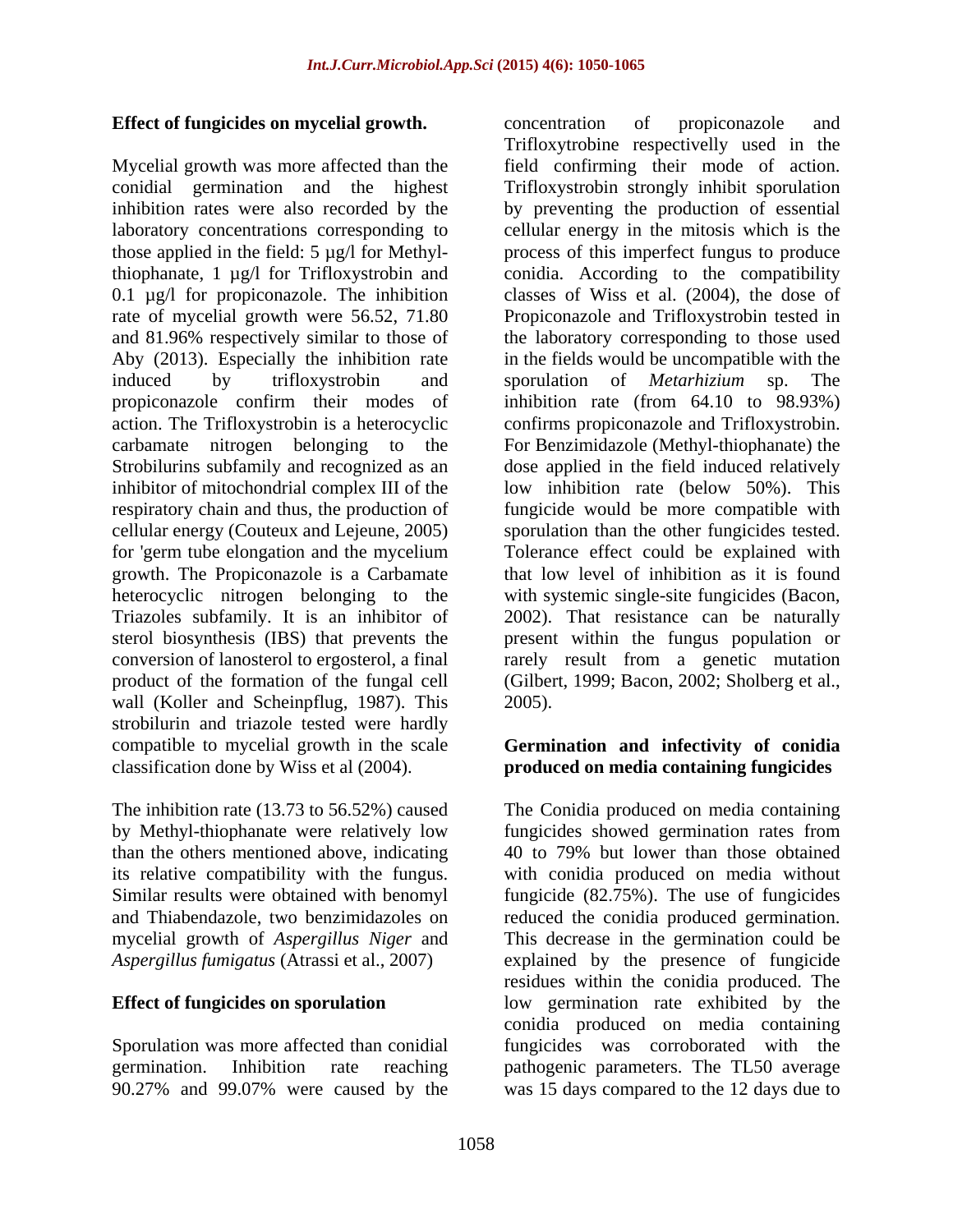the conidia produced on the control medium. elongation, appressoria formation which is Mortality rates induced by the conidia produced on media containing fungicides bodies. Aby (2013) demonstrated the effect varied from 16 to 67%, and were lower than of these fungicides on the growth of germ 75% average induced by the conidia tubes of *Metarhizium* isolates revelled by produced on the control medium. The deformation or atrophy that may limit the

fungicides would affect germ tube essential to establish infection on insect's infection **in the contract of the set of the set of the set of the set of the set of the set of the set of the set of the set of the set of the set of the set of the set of the set of the set of the set of the set of the s** 

| Pesticides | <b>Active ingredients</b>              | Concentrations used (µg/l) |      |                   |                   |  |  |
|------------|----------------------------------------|----------------------------|------|-------------------|-------------------|--|--|
|            | Trifloxystrobine<br>(Strobilurines)    | 0,01                       | 0,03 | $\vert 0,1 \vert$ | $\vert 0,5 \vert$ |  |  |
| Fongicides | Propiconazole<br>(Triazoles)           | 0,01                       | 0,03 | $\vert 0,1$       |                   |  |  |
|            | Méthyl-thiophanate<br>(Benzimidazoles) | 0,5                        |      |                   |                   |  |  |
|            | Nématicides   Oxamyl (Carbamates)      |                            |      |                   | 15                |  |  |
|            | Ethoprophos<br>(Organophosphorés)      |                            |      | 10                | 15                |  |  |

**Table.1** Concentrations and active ingredients of pesticide used

**Table.2** Inhibition rate of conidial germination of Metarhizium sp isolate BME 2 grown on agar medium containing the fungicides Methyl-thiophanate, Propiconazole and Trifloxystrobin

|              |                           | <b>Fongicides</b>         |                    |
|--------------|---------------------------|---------------------------|--------------------|
| Doses (µg/l) | Méthyl-thiophanate        | Trifloxystrobine          | Propiconazole      |
| 0,01         | n.e                       | $2,08 \pm 4,06$ c         | $29,51 \pm 6,79$ a |
| 0,03         | n.e                       | $7,75 \pm 6,42$ c         | $34,38 \pm 9,60$ a |
| 0,1          | n.e                       | $17,53 \pm 6,42$ bc       | $42,54 \pm 9,60$ a |
| 0,5          | $18,11 \pm 5,32$ <b>b</b> | $21,88 \pm 6,02$ <b>b</b> | n.e                |
|              | $19,44 \pm 7,53$ <b>b</b> | $39,94 \pm 6,42$ a        | n.e                |
|              | $43,93 \pm 7,53$ a        | n.e                       | n.e                |
|              | $46,88 \pm 7,21$ a        | n.e                       | n.e                |

n.e: not done

The inhibition rate topped by the same letter are not significantly different (Duncan 5%)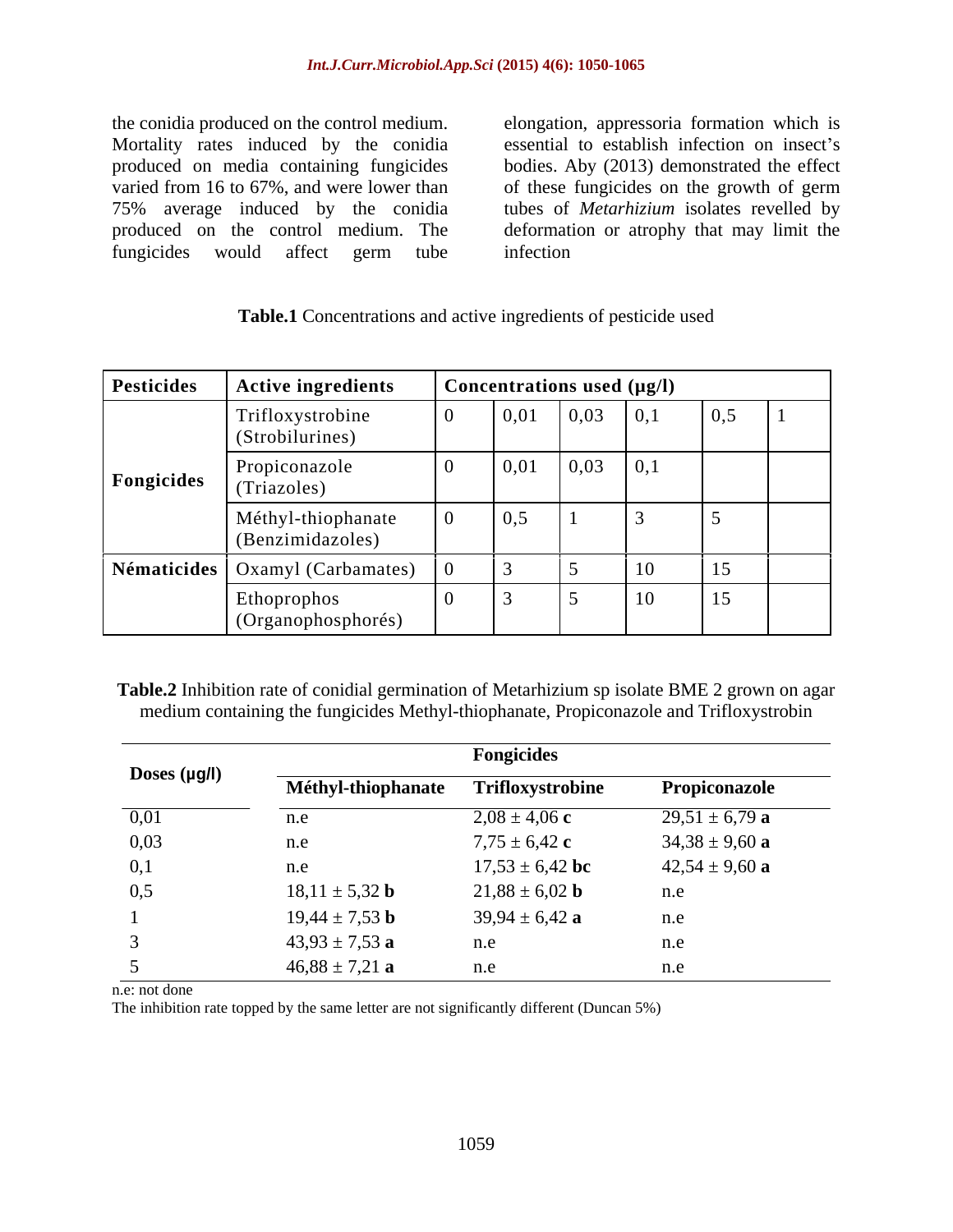|             | <b>Fongicides</b>         |                           |                           |  |  |  |
|-------------|---------------------------|---------------------------|---------------------------|--|--|--|
| Doses (ppm) | Méthyl-thiophanate        | Tryfloxystrobine          | Propiconazole             |  |  |  |
| 0,01        | n.e                       | $6,83 \pm 4,03$ c         | $23,55 \pm 2,62$ c        |  |  |  |
| 0,03        | n.e                       | $13,04 \pm 3,08$ c        | 68,11 $\pm$ 3,45 <b>b</b> |  |  |  |
| 0,1         | n.e                       | $39,42 \pm 3,77$ <b>b</b> | $81,96 \pm 3,10$ a        |  |  |  |
| 0,5         | $13,76 \pm 2,73$ c        | $69,35 \pm 4,03$ a        | n.e                       |  |  |  |
|             | $17,87 \pm 4,17$ c        | $71,80 \pm 3,71$ a        | n.e                       |  |  |  |
|             | $43,47 \pm 3,86$ <b>b</b> | n.e                       | n.e                       |  |  |  |
|             | 56,52 $\pm$ 3,47 a        | n.e                       | n.e                       |  |  |  |

**Table.3** Inhibition rate of mycelial growth of Metarhizium sp BME2 isolate grown on PDA containing fungicides Methyl-thiophanate, Propiconazole and Trifloxystrobin

n.e: not done,

The inhibition rate topped by the same letter are not significantly different (Duncan 5%)

**Table.4** inhibition rate of the sporulation isolate of Metarhizium sp isolate BME 2 grown on PDA containing the foncidese Methyl-thiophanate, Propiconazole and Trifloxystrobin

|                   |                           | <b>Fongicides</b>  |                                                            |
|-------------------|---------------------------|--------------------|------------------------------------------------------------|
| Doses $(\mu g/l)$ | Méthyl-thiophanate        | Tryfloxystrobine   | Propiconazole                                              |
| $-0,01$           | $\pi$ .e                  | $11,21 \pm 6,94$ c | $64,10\pm 6,79$ <b>b</b><br>$\overbrace{\hspace{40pt}}^{}$ |
| 0,03              | n.e                       | $17,57 \pm 9,82b$  | $84,26 \pm 9,60a$                                          |
| 0,1               | n.e                       | $89,30 \pm 8,35a$  | $90,27 \pm 9,60$ a                                         |
| 0,5               | $20,21 \pm 9,32b$         | $98,93 \pm 8,96$ a | n.e                                                        |
|                   | $22,25 \pm 7,12b$         | $99,07 \pm 8,70$ a | n.e                                                        |
|                   | $24,71 \pm 8,88$ <b>b</b> | n.e                | n.e                                                        |
|                   | $48,57 \pm 8,88$ a        | n.e                |                                                            |

n.e: not done,

The inhibition rate topped by the same letter are not significantly different (Duncan 5%)

**Table.5** Conidial germination rate of Metarhizium sp isolate BME2 produced on PDA medium containing the fungicides Methyl-thiophanate, propiconazole and Trifloxystrobin

|                           |                           | <b>Fongicides</b>         |                           |
|---------------------------|---------------------------|---------------------------|---------------------------|
| <b>Doses</b> ( $\mu$ g/l) | Méthyl-thiophanate        | Tryfloxystrobine          | Propiconazole             |
|                           | $82,75 \pm 3,52$ a        | $82,75 \pm 2,79$ a        | $82,75 \pm 3,82$ a        |
| 0,01                      | n.e                       | $78,40 \pm 4,26a$         | $69,19 \pm 5,41$ <b>b</b> |
| 0,03                      | n.e                       | $65,00 \pm 4,26$ <b>b</b> | $50,59 \pm 5,41c$         |
| $\Omega$ 1<br>v,1         | n.e                       | $56,33 \pm 4,26b$         | $43,25 \pm 5,41c$         |
| 0,5                       | $66,98 \pm 4,98$ <b>b</b> | $45,00 \pm 4,83c$         | n.e                       |
|                           | $66,53 \pm 5,38$ <b>b</b> | $40,66 \pm 4,26$ c        | n.e                       |
|                           | $61,81 \pm 4,98$ <b>b</b> | n.e                       | n.e                       |
|                           | $49,72 \pm 4,98c$         | n.e                       | n.e                       |

n.e: not performed. The dose of 0 ppm is the witness.

The inhibition rate topped by the same letter are not significantly different (Duncan 5%)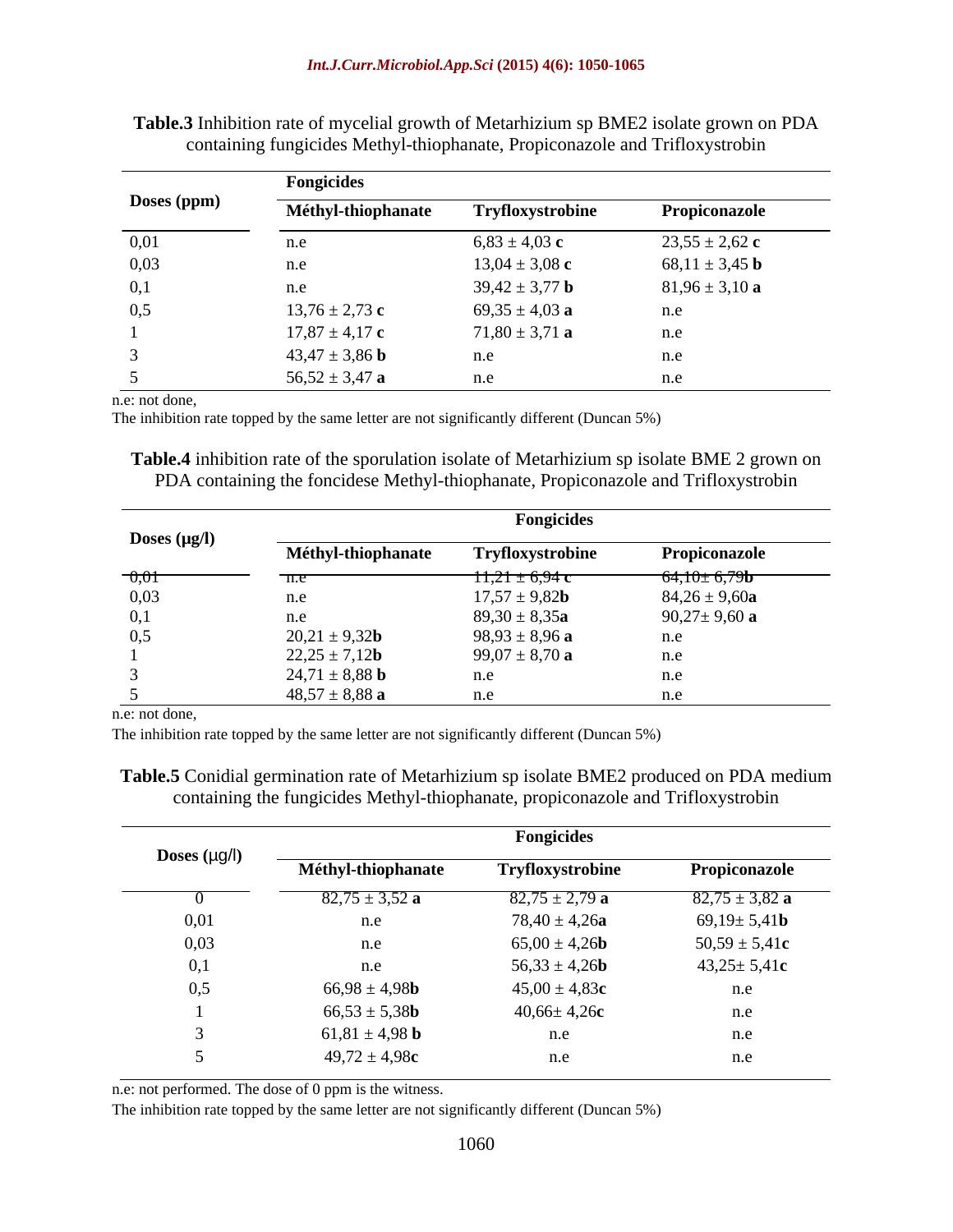|                          |                    | <b>Nématicides</b>  |
|--------------------------|--------------------|---------------------|
| <b>Doses</b> $(\mu g/l)$ | Oxamyl             | Ethoprophos         |
|                          | $-19,79 \pm 4,59a$ | $-20,50 \pm 9,02$ a |
|                          | $-16,97 \pm 6,50a$ | $-13,84 \pm 5,71a$  |
| 10                       | $-14,42 \pm 6,50a$ | $-13,54 \pm 9,02a$  |
| 15                       | $-11,16 \pm 6,50a$ | $-13,49 \pm 9,02$ a |

**Table.6** Inhibition rate of conidial germination of Metarhizium sp. isolate BME2 grown on Agar medium containing the nematicides Oxamyl and Ethoprophos

The inhibition rate topped by the same letter are not significantly different (Duncan 5%)

**Table.7** Inhibition rate of mycelial growth of Metarhizium sp. isolate BME2 grown on PDA medium containing the nematicides Oxamyl and Ethoprophos

|                          |                           | <b>Nématicides</b>                                   |
|--------------------------|---------------------------|------------------------------------------------------|
| <b>Doses</b> $(\mu g/I)$ | Oxamyl                    | Ethoprophos                                          |
|                          | $-6,34 \pm 3,98$ <b>b</b> | $-16,81 \pm 5,26$ <b>b</b>                           |
|                          |                           | $-2,98 \pm 5,09$ <b>b</b> $-13,27 \pm 6,15$ <b>b</b> |
| 10                       | $-0,44 \pm 4,44$ b        | $-11,75 \pm 4,83$ <b>b</b>                           |
| 15                       | $33,92 \pm 5,54$ a        | $20,00 \pm 3,55$ a                                   |

The inhibition rate topped by the same letter are not significantly different (Duncan 5%)

**Table.8** Inhibition rate of sporulation of Metarhizium sp. isolate BME2 grown on agar containing the nematicides Oxamyl and Ethoprophos

|                          |                     | <b>Nématicides</b>                        |
|--------------------------|---------------------|-------------------------------------------|
| <b>Doses</b> $(\mu g/l)$ | Oxamyl              | Ethoprophos                               |
|                          | $-56,87 \pm 9,62$ d | $-2,92 \pm 12,02b$                        |
|                          |                     | $-18,65 \pm 13,61$ c $-78,69 \pm 18,03$ c |
| 10                       | $11,25 \pm 12,83b$  | $63,22 \pm 17,00a$                        |
| 15                       | $58,39 \pm 14,16$ a | $63,95 \pm 16,25a$                        |

The inhibition rate topped by the same letter are not significantly different (Duncan 5%)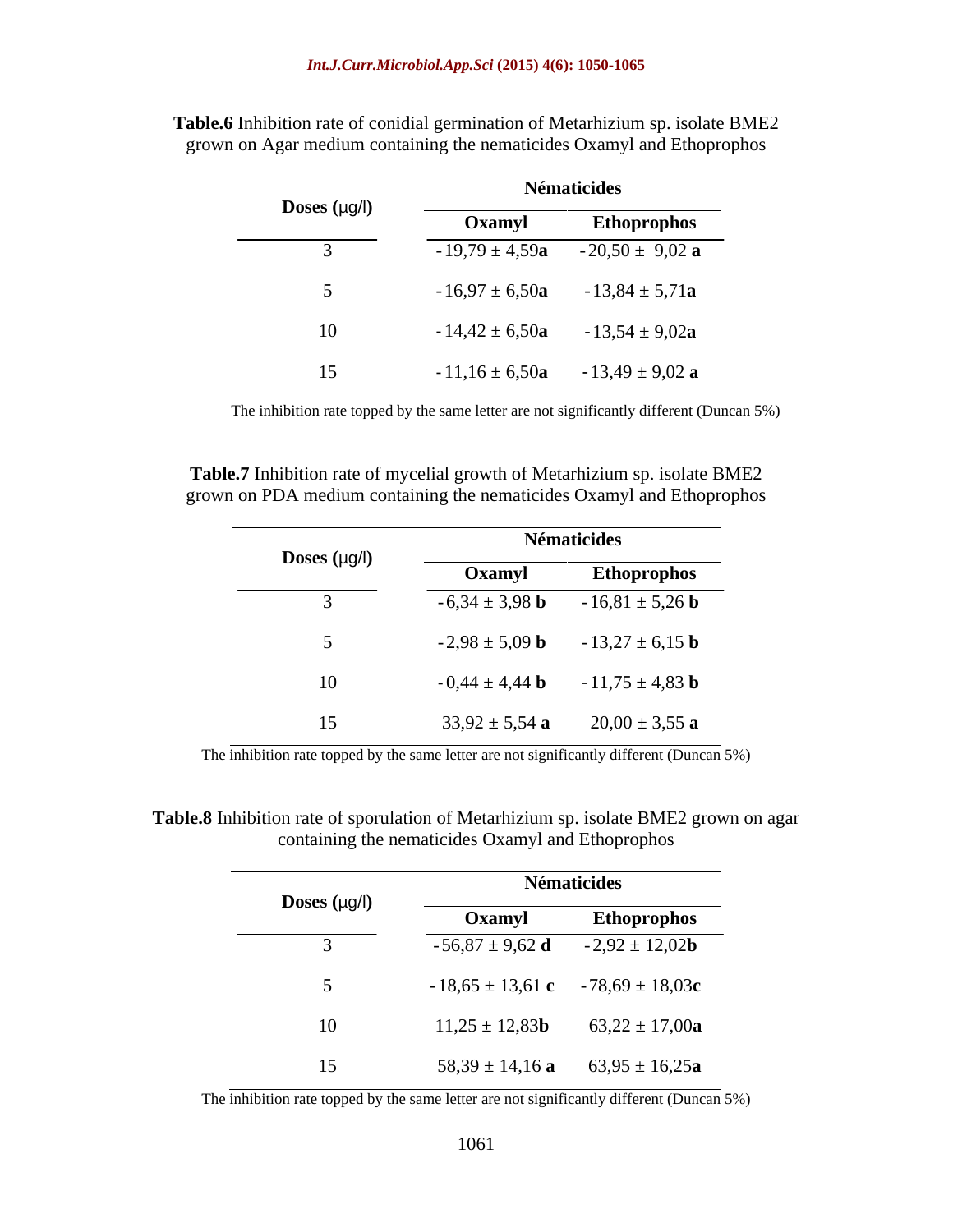



1062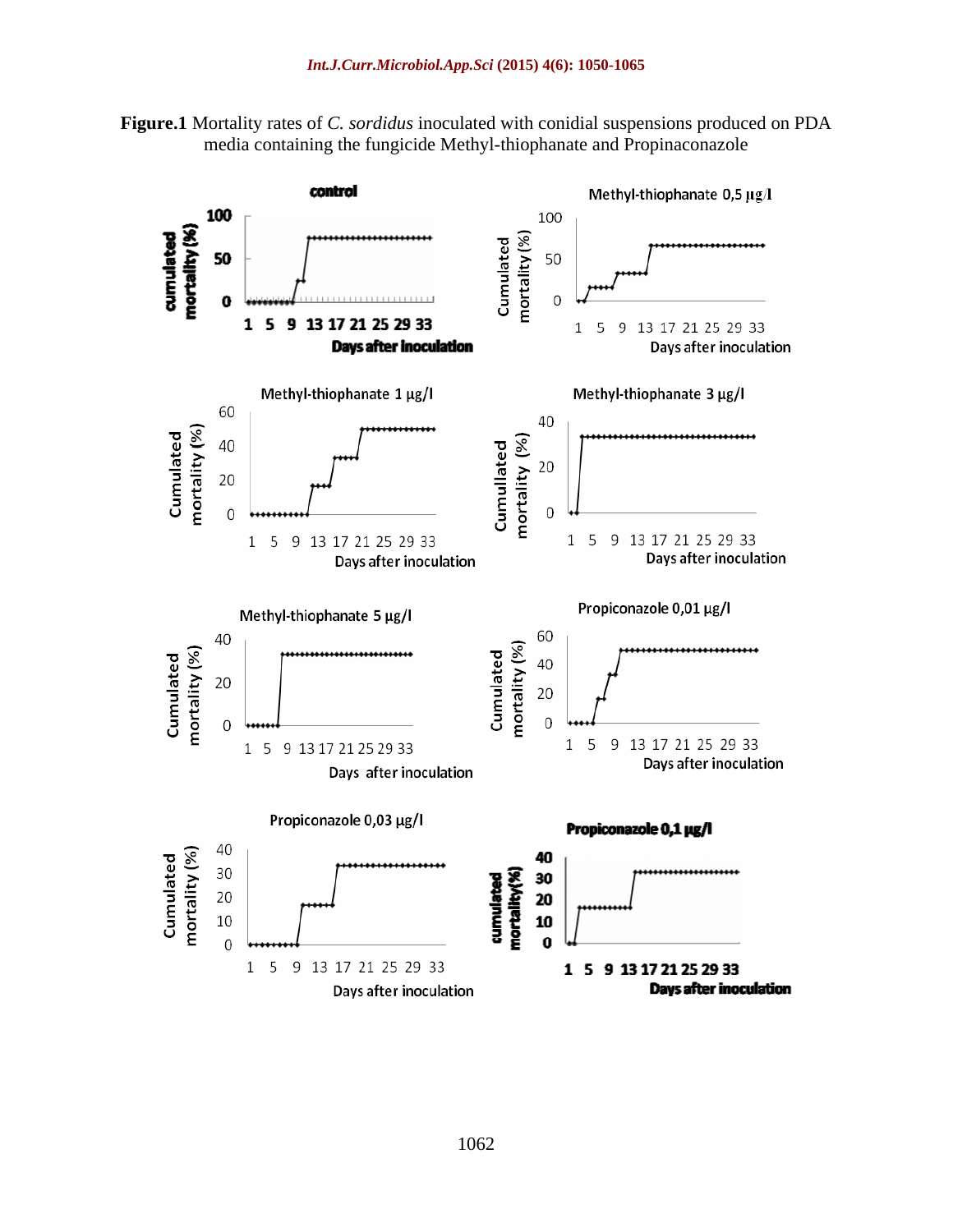



Both nematicides Oxamyl and Ethoprophos

stimulation were recorded and indicate the compatibility between these nematicides and

**Effect nematicides on conidial** the biocontrol agent. Aby (2013) also **germination, mycelial growth and** demonstrated they were no significant **sporulation** difference between mycelial growth on stimulated germination of conidia. The and 15 µg/l Oxamyl and Ethoprophos results were similar to those of Aby (2013) inhibited sporulation of the fungus but for and also compatible with the conidial low doses (5 µg/l and 3 µg/l) only germination *Metharhizium* sp. The stimulation were observed. Stimulation due application of these nematicides in banana to nematicide was also observed by fields could increase germination and Culbreath *et al*. (1986). On *Paecilomyces*  pathogenicity of *Metarhizium* sp, which is a *lilacinus*, biological agent against the soil born fungus. nematode Meloidogyne sp., Aby (2013) also Low inhibitions and mycelial growth of oxamyl and its compatibility to the medium containing 5 µg/l of oxamyl and on the control medium. High doses of 10  $\mu$ g/l demonstrated sporulation inducing at 5 µg/l fungus.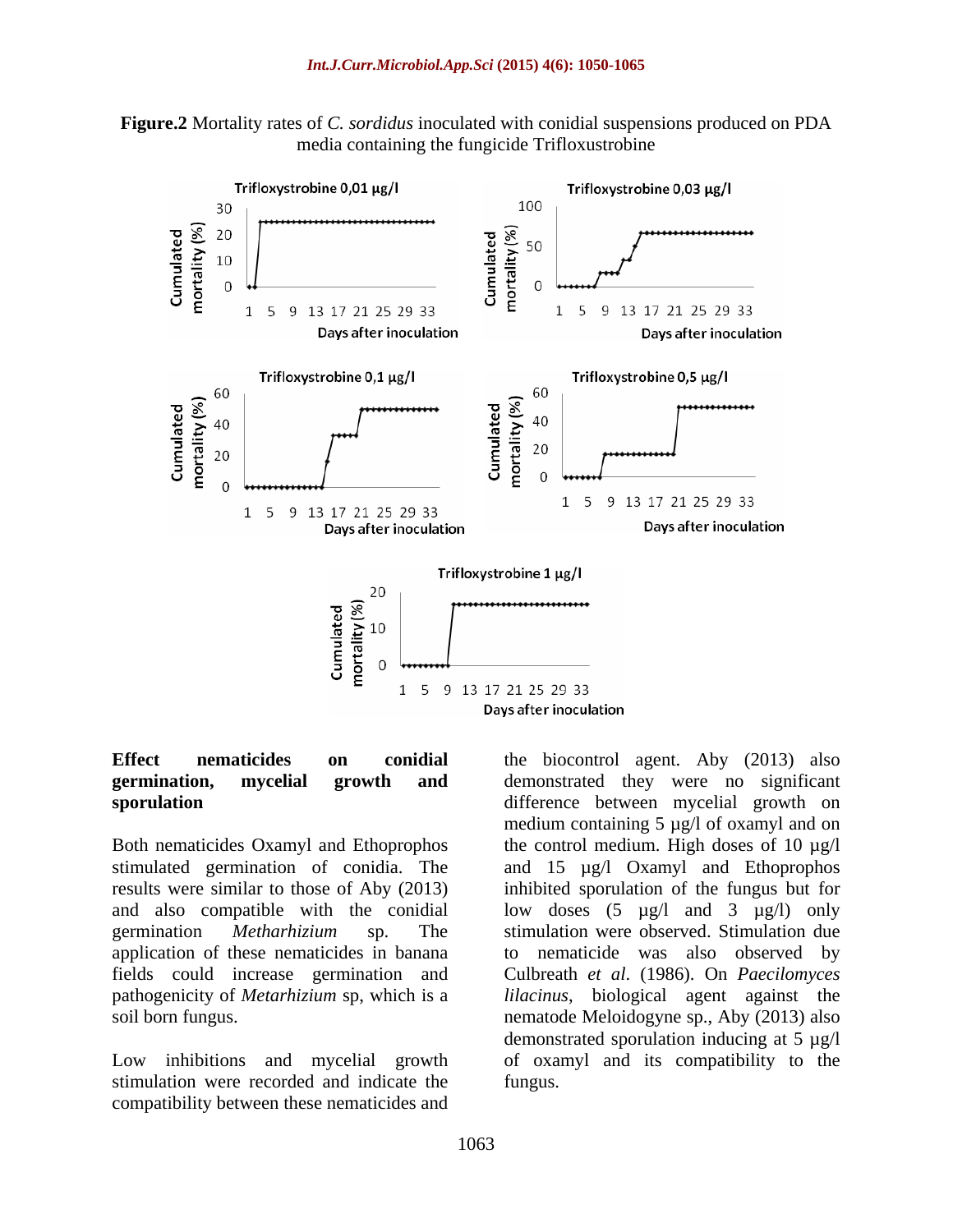Conidial germination, mycelial growth and sporulation of *Metarhizium* sp were inhibited by the Methyl-thiophante, the *Metarhizium anisopliae*: parasite du Trifloxystrobin and the Propinaconazole at their laboratory concentration corresponding to the concentrations applied on banana fields against banana black Sigatoka. The use of *Metarhizium* sp as biological agent against *Comopolites sordidus* should be considered, although foliage of banana mat and systemic effect of these fungicides were fongicides benzimidazoles et barriers for fungicides to contact the inoculum. However, conidial germination, mycelial growth and sporulation could be obtained with these fungicides. And conidia produced in the presence of fungicide were fongicides. Agriculture et also mortality cause of the banana weevil, *Comopolites sordidus* although there Canada[.http://www.agrireseau.qc.ca/](http://www.agrireseau.qc.ca/) efficiencies were affected. Furthermore, most of the nematicides concentrations tested were compatible with the fungus and boosted sporulation and could be used for Chubilleau C., Pubert M., Comte J. and mass production of the inoculum. Giraud J. 2011. Pesticides et santé.

- Aby N. 2013. Lutte biologique contre le  $l'$ Université de Cocody, Côte  $16(2):153-166$ .
- Aby N. , Kobénan K., Traoré S. and Koné D. 2011. *Metarhizium anisopliae* as potential biological agent of banana of Biological and Chemical Sciences
- Aby N., Kobenan K., Kéhé M., Gnonhouri P., Koné D. and Zouzou M. 2010. *Metarhizium anisopliae*: parasite du charançon noir du bananier *Cosmopolites sordidus* dans les bananeraies Ivoiriennes. Journal of Animal & Plant Sciences,. Vol. 7, Issue 1: 729- 741.
- Atrassi K., Benkirane R., Attrassi B. and Badoc A. 2007. Efficacité de deux fongicides benzimidazoles et anilopirimidine sur la pourriture des pommes en concervation. Bull. soc.pharm.Bordeaux. 195-210
- Bacon R. 2002. Gestion de la résistance aux fongicides. Agriculture et Agroalimentaire <petitsfruits/Documents/resistance%2> <0aux%20fongicides.PDF>. Consulté le 12-09-2013.
- **References** territoires et mortalité en Poitou charançon noir du bananier, <charentes.org/pdf/kvUUK4Pesticides> *Cosmopolites sordidus*Germar 11.pdf. Consulté le 31-08-2014. Etude écologique du lien entre Charentes. Rapport 136. 222 p. <http://www.ors-poitou->
	- (Coleoptere : Curculionidae) en Côte Couteux A. and Lejeune V. 2005. Index d'Ivoire : Caracteristiques phytosanitaires ACTA, 41èmme entomopathologiques d'isolats edition, 820p. phytosanitaires ACTA, 41èmme edition, 820p.
	- locaux de *Metarhizium sp* testés sur Culbreath, A.K., Rodriguez-Kaban R. and les populations au laboratoire et en Morgan-Jones G. 1986. Chitin and bananeraie. Thèse de Doctorat Paecilomyceslilacinus for control of présentée à l'UFR de Biosciences de Meloidogynearenaria.Nematropica, 16(2):153-166.
	- d Ivoire. 181p. Davidse L.C. and Flach W. 1978. Interaction of thiabendazole with fungal ubulin. Biochemistry BiophysiqueActa, 543(1), 82-90.
	- weevil *Cosmopolites sordidus* in Faurie B., Cluzet S., Corio-costet M.F. and Côte d'Ivoire. International Journal Merillon J.M. 2009. Methyl IJBCS, Vol. Dec. 2011. ically induces stilbène production in Merillon J.M. 2009. Methyl jasmonate/etephoncotreatmentsynerg vitisvinifera cell suspension but fails